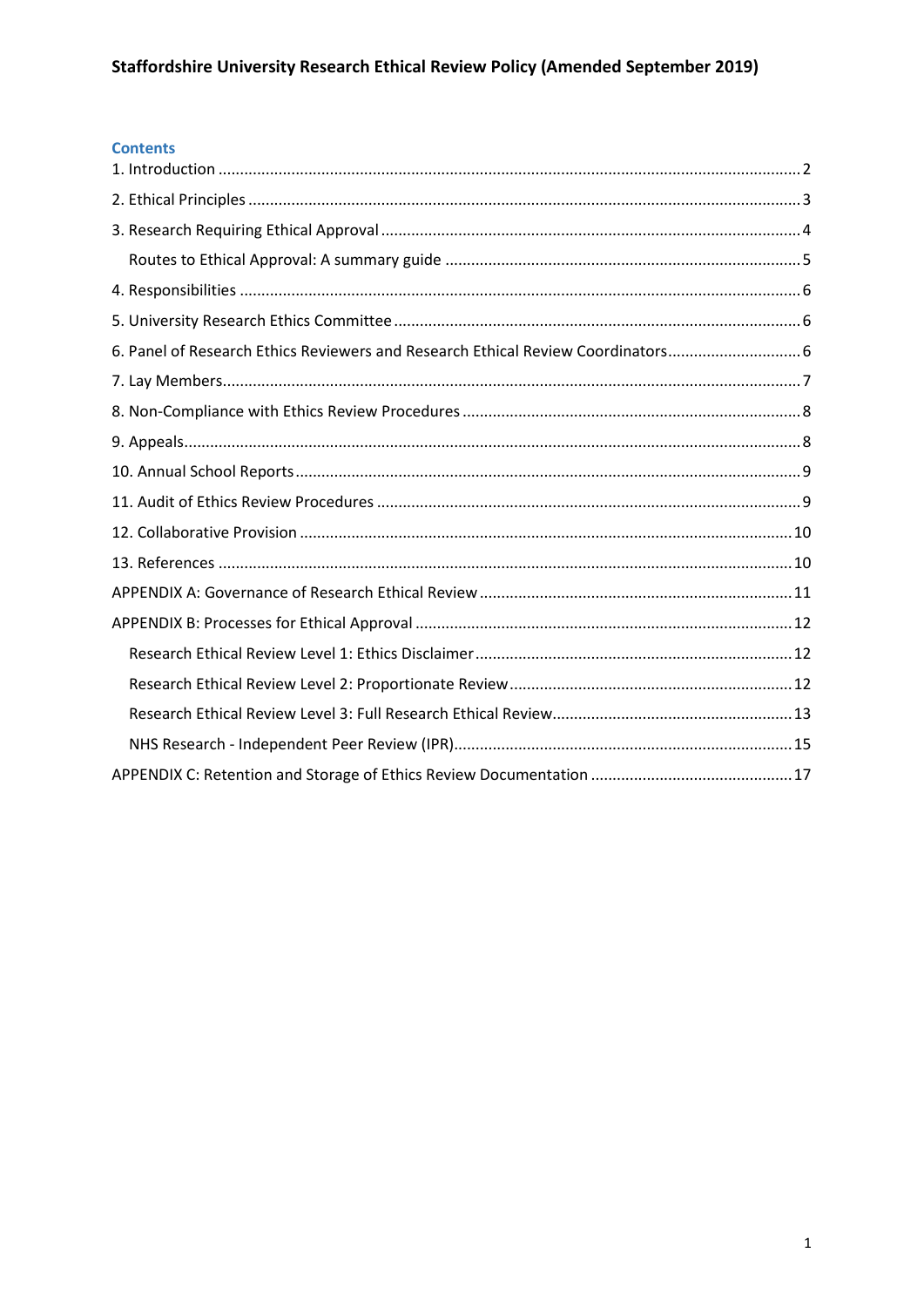# **Staffordshire University Research Ethical Review Policy (Amended September 2019)**

## <span id="page-1-0"></span>**1. Introduction**

- 1.1 The University's Research Ethical Review policy applies to everyone carrying out research at Staffordshire University, whether within or outside University premises or facilities. This includes, but is not limited to, undergraduate and postgraduate students; staff members; visiting researchers; and individuals holding honorary posts. In this policy, the term 'researcher' is used to describe any person doing research (as defined in section 1.5, below).
- 1.2 The University's Research Ethical Review Policy is designed to work alongside the National Health Service (NHS) ethics review system. The Policy does not duplicate or overlap with the functions of the NHS system.
- 1.3 Any queries regarding this policy, and who it applies to, should be referred to the Chair of the University's Research Ethics Committee.
- 1.4 This Research Ethical Review Policy applies to all academic subjects and disciplines. It also includes any research undertaken by professional support departments. Before any research (as defined below) is undertaken, the appropriate level of ethical approval must be secured, in line with this policy. The different levels of approval required, and the procedure that must be followed, are outlined in section 3.
- 1.5 For the purpose of this policy, 'research' includes all investigation undertaken in to gain knowledge and understanding. This includes:
	- work of educational value designed to improve understanding of the research process;
	- work of relevance to commerce and industry;
	- work of relevance to the public and voluntary sectors;
	- scholarship supporting the intellectual infrastructure of subjects and disciplines (such as dictionaries, scholarly editions, catalogues, and contributions to research databases);
	- the invention, design and generation of ideas, images, performances and artefacts, where these lead to new or substantially improved understanding; and
	- the experimental use of existing knowledge to develop, design and construct new or substantially improved materials, devices, products and processes.

This definition of research excludes:

- the production of student assessments which do not require original research (e.g. the critical analysis and evaluation of existing published material including text books and academic journals);
- the development of teaching materials that do not embody original research;
- routine audit and evaluation, within the established management procedures of organisations.
- 1.6 Types of research activity covered by this policy include, but are not limited to:
	- Undergraduate and postgraduate taught dissertations or projects;
	- Postgraduate research degrees;
	- Research that is funded in whole or in part by Staffordshire University or an external organisation;
	- Work undertaken by a member of staff in the name of Staffordshire University; for example:
		- o Non-funded research
		- o Consultancy activity
		- o Work undertaken in the capacity of an expert witness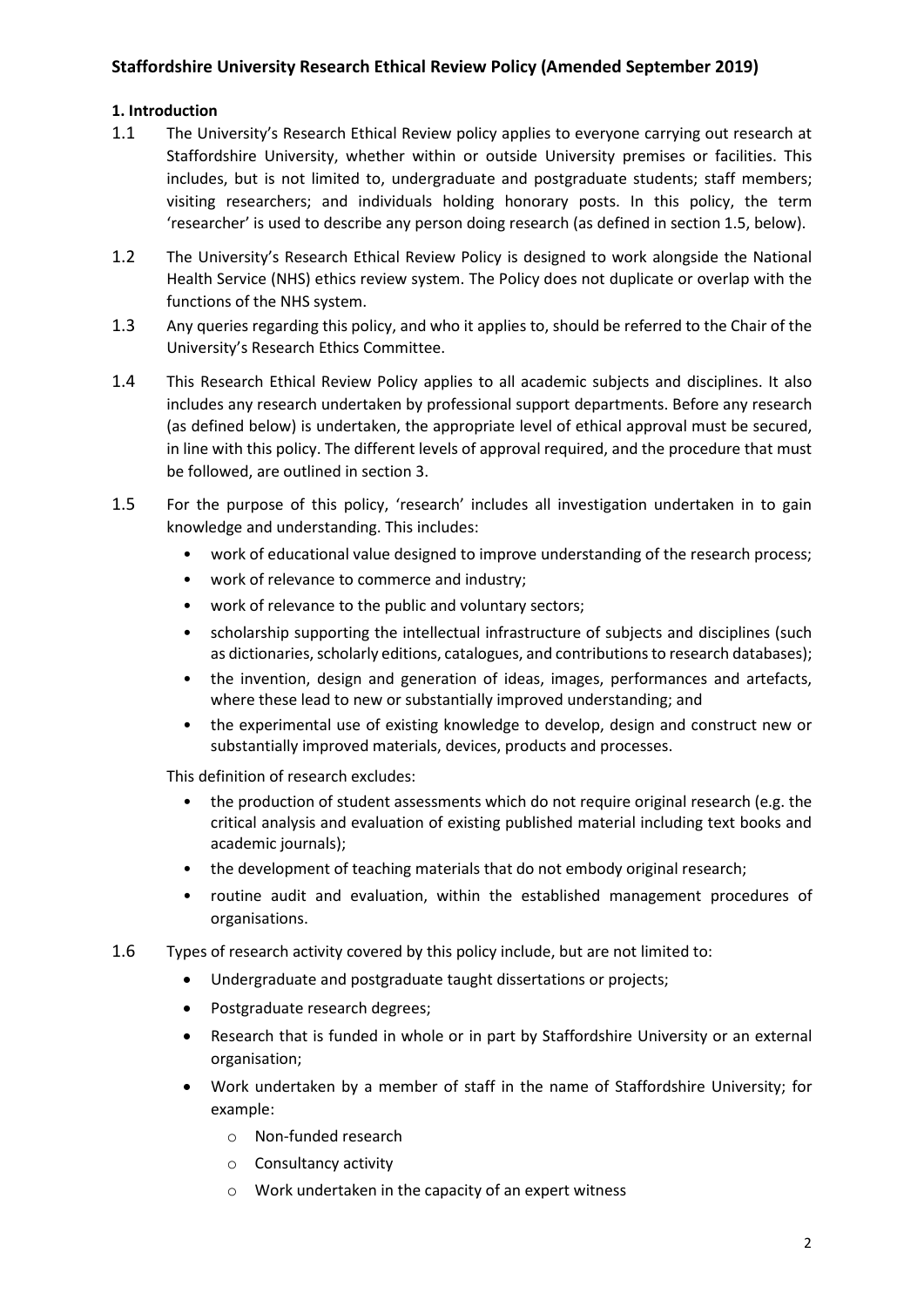- Institutional Research conducted or commissioned by Staffordshire University (e.g. Market Research).
- 1.7 This Research Ethical Review Policy should be read and followed alongside Staffordshire University [Code of Practice for Research](https://www.staffs.ac.uk/research/pdf/code-of-practice-for-research.pdf)

## <span id="page-2-0"></span>**2. Ethical Principles**

- 2.1 Research ethics at Staffordshire University is based on the following principles of ethical research (adapted from the Association of Research Ethics Committees, 2013, p. 5):
	- **Autonomy** Individuals participating in the research must be made aware of the purpose of the research and be free to take part without being pressured to do so. Individuals should be able to withdraw at any time without being required to give a reason and without threat due to their withdrawal.
	- **Beneficence** The research must be worthwhile and provide a reasonable opportunity for securing beneficial outcomes. These outcomes should outweigh any potential risks. The research methodology must be sound, ensuring the best results are obtained.
	- **Non-maleficence** Any possible harm must be avoided by robust precautions.
	- **Confidentiality** Personal data must remain anonymous to anyone except the research team (unless the participant agrees otherwise, or in cases where there is an overriding public interest, or where participants wish their voices to be heard and identified).
	- **Integrity –** The researcher must acknowledge any actual or potential conflicts of interest and undertake their research in a manner that recognises standards of research integrity.

2.2 Applications for ethical approval will be considered by members of the Panel of Ethics Reviewers (as outlined in section 3, below), in line with this Research Ethical Review Policy. Appendix C provides a detailed description of the approval process.

- 2.3 The University's policy and procedures for the review of applications for ethical approval of research proposals have been informed by the following expectations (adapted from Association of Research Ethics Committees, 2013, p. 6):
	- **Independence** The ethical review of research projects must include reviewers who are not connected to the research. The reviewers must be free to reach an independent judgement and are not affected by potential conflicts of interest.
	- **Competence** Ethical review decisions should be informed by relevant expertise and be made by competent reviewers. Reviewers must be fully aware of the University's Research Ethical Review Policy and its associated procedures.
	- **Facilitation** The ethical review process should be efficient and effective. The process should protect the interests of those potentially affected by the research, whilst not presenting unnecessary or unreasonable barriers to the conduct of good research.
	- **Openness** The ethical review process should be transparent and accountable, with clear lines of responsibility. Details of the research ethics review process should be published and made available to the public.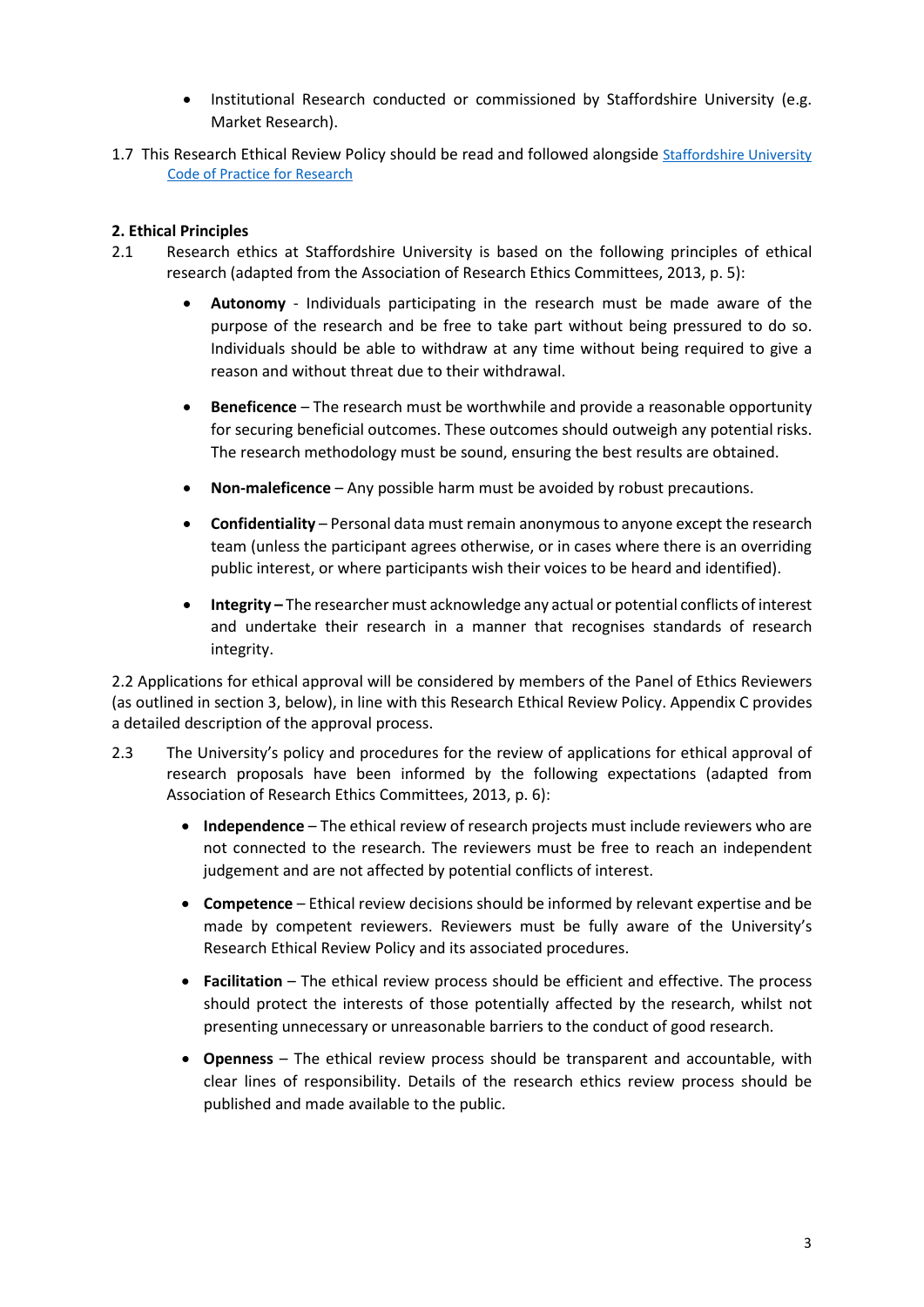## <span id="page-3-0"></span>**3. Research Requiring Ethical Approval**

- 3.1 All research requires ethical approval. However, depending on the nature of the research you are planning to do, different levels of approval are needed. There are three levels of ethical approval:
	- Disclaimer
	- proportionate review
	- full ethics

Staff and students should refer to the 'routes to ethical approval: a summary guide', below (appendix A) for guidance on what level of approval they require. The process for approval is described in detail in appendix C, at the end of the document.

All research projects which require NHS Research Ethics Committee approval must provide evidence of Independent Peer Review of their Scientific Merit (see Appendix C)

- 3.2 The researcher must consider the ethical implications of any proposed piece of research, before the research starts. This is regardless of the length of a piece of work or the academic level at which it is being undertaken.
- 3.3 Ethical approval is required before starting any:
	- Research that involves human or animal<sup>[1](#page-3-1)</sup> participants. This includes direct participants in the research, but also includes others affected by it e.g. at risk of physical or mental harm.
	- Research that does not directly involve human and animal participants but does raise other ethical issues due to the potential social or environmental implications of the study.
	- Research which re-uses previously collected personal data which is sensitive in nature or enables the identification of individuals.

In these cases, you must complete either a **proportionate** or **full research ethical review** (please see the flow chart below)

- 3.4 Ethical approval is **not** normally required when:
	- The research will only employ information freely available in the public domain. This includes: published biographies, newspaper articles and published minutes of meetings.
	- The research will only draw upon anonymised records and data sets that already exist in the public domain. (e.g. published by the Office of National Statistics).

In these cases, you should complete a **disclaimer** form (please see the flown chart below)

3.5 It can sometimes be difficult to do decide whether a piece of research does or does not need ethical approval. Where this situation does arise, researchers should follow the ethical approval procedure, or seek further advice from their School's Research Ethical Review Coordinator. If in any doubt over whether research does need approval, researchers should take extra care and should apply for ethical approval before starting any research. If there is any doubt over whether approval is required for a undergraduate or postgraduate taught research project, the proposal should be referred to the School's Ethical Review panel.

<span id="page-3-1"></span> $1$  For this policy, animals are defined as 'All vertebrates and any other species of the kingdom Animalia demonstrated to be sentient', where sentience is defined as 'the ability of an animal not only to attempt to escape from an adverse environment, but also to learn to take informed decisions based on its environment and, if treated adversely, to demonstrate adverse physiological changes and behavioural suffering'.

Taken from Understanding Animal Research's response to the 2018 Draft Animal Welfare Bill Enquiry, available at [http://www.understandinganimalresearch.org.uk/news/policy-issues/uars-response-to-the-draft-animal-welfare-bill](http://www.understandinganimalresearch.org.uk/news/policy-issues/uars-response-to-the-draft-animal-welfare-bill-inquiry/)[inquiry/,](http://www.understandinganimalresearch.org.uk/news/policy-issues/uars-response-to-the-draft-animal-welfare-bill-inquiry/) accessed 10Apr19.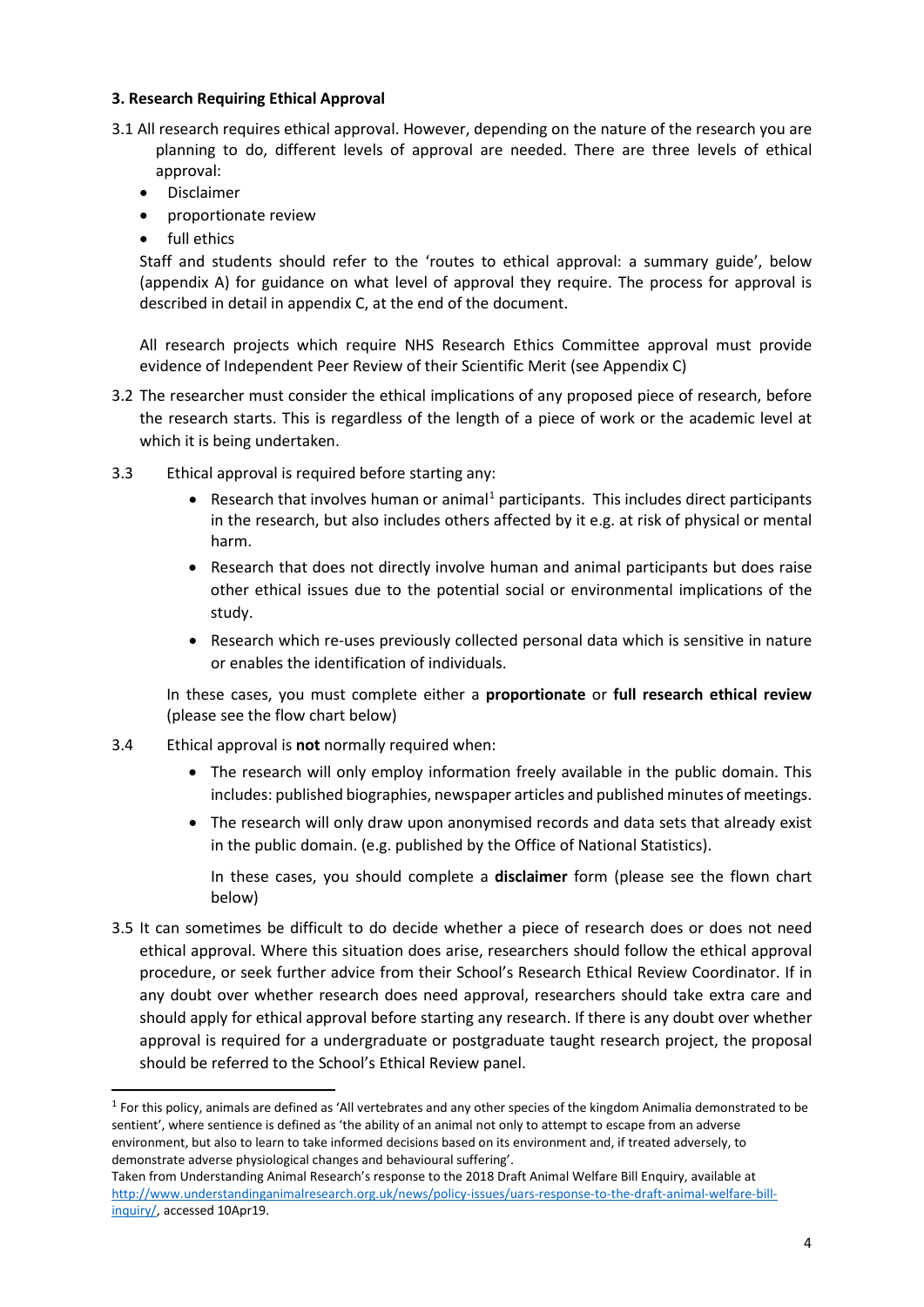#### <span id="page-4-0"></span>**Routes to Ethical Approval: A summary guide**

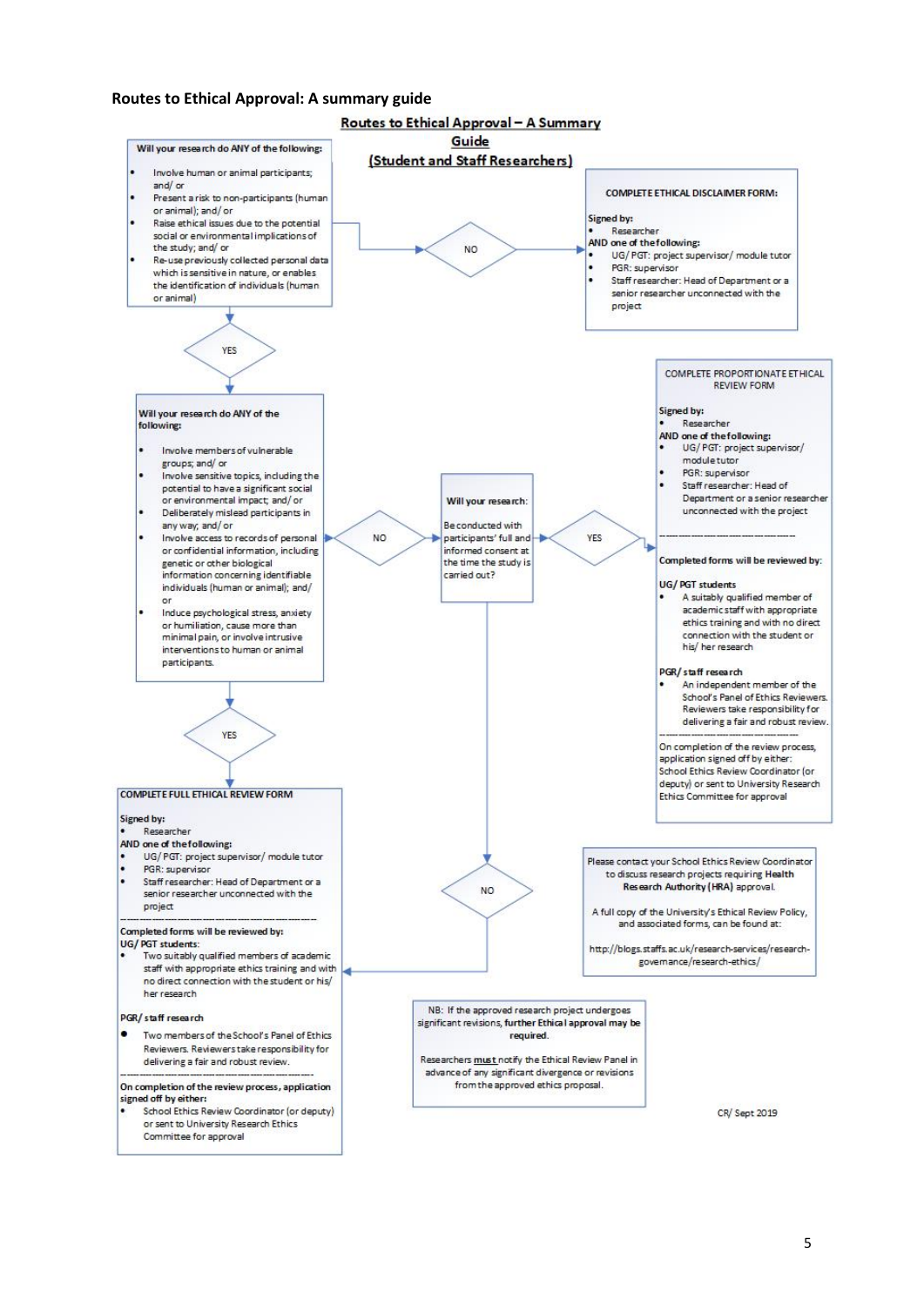## <span id="page-5-0"></span>**4. Responsibilities**

- 4.1 Responsibility for maintaining ethical conduct lies with the individual researcher. All researchers must ensure that their research is conducted in accordance with the University's Research Ethical Review Policy and its associated procedures.
- 4.2 Heads of academic departments and University services are responsible for the conduct of the research in their areas. They are therefore responsible for ensuring that researchers have access to the appropriate research ethical review procedures and that all research-active staff and students are familiar with the content of the University's Research Ethical Review Policy.
- 4.3 Each School is responsible for identifying staff members responsible for the storage of documentation arising from the operation of University and School Research Ethical Review procedures.

## <span id="page-5-1"></span>**5. University Research Ethics Committee**

- 5.1 Central oversight for Ethics across the University is provided by the University Research Ethics Committee (UREC). This Committee reports directly to the University Research, Innovation and Impact Committee, which reports to the University's Academic Board. (Please refer to appendix B showing the governance structure of research ethical review at the University.)
- 5.2 The University's Research Ethics Committee is responsible for monitoring and reviewing University ethics policies and procedures. This includes all policies and procedures governing the ethical scrutiny and conduct of research. Where required, the Committee will recommend proposals for their development and enhancement.
- 5.3 The University Research Ethics Committee will consider complex ethical review applications referred to it by Ethical Review Coordinators. This includes where the school wish to seek further advice or where a decision cannot be made by the school. The Committee is responsible for considering any appeals against ethical review decisions.
- 5.4 The Chair of the University Research Ethics Committee is nominated by the Deputy Vice Chancellor. The School Ethics Coordinator for each school sits on the University Research Ethics Committee. School Ethics Coordinators are responsible for giving ultimate approval of any full ethics or proportionate review applications (for staff and PGR) in their school. The University Research Ethics Committee therefore provides central governance of the research ethical review process in all schools.
- 5.5 The terms of reference and membership of the Research Ethics Committee will be published on the University's Research Ethics Website.
- **5.6** The terms of reference and membership will be confirmed at the start of each academic year. Any proposed changes must be approved by the University's Academic Board.

#### <span id="page-5-2"></span>**6. Panel of Research Ethics Reviewers and Research Ethical Review Coordinators**

- 6.1 Each School will have a Panel of Ethics Reviewers. This panel is not a formal ethics committee which meets on a regular basis but is drawn from a group of experienced researchers who will be responsible for reviewing applications in their respective subject areas for proportionate or full research ethical review submitted by **postgraduate research students** and **staff researchers** within their school.
- **6.2** Ethical approval for undergraduate and postgraduate taught dissertations and fieldwork applications will be handled in schools by the course teams and will not normally be referred to the Panel of Ethics Reviewers. However, in complex cases, these applications can be referred to the Panel.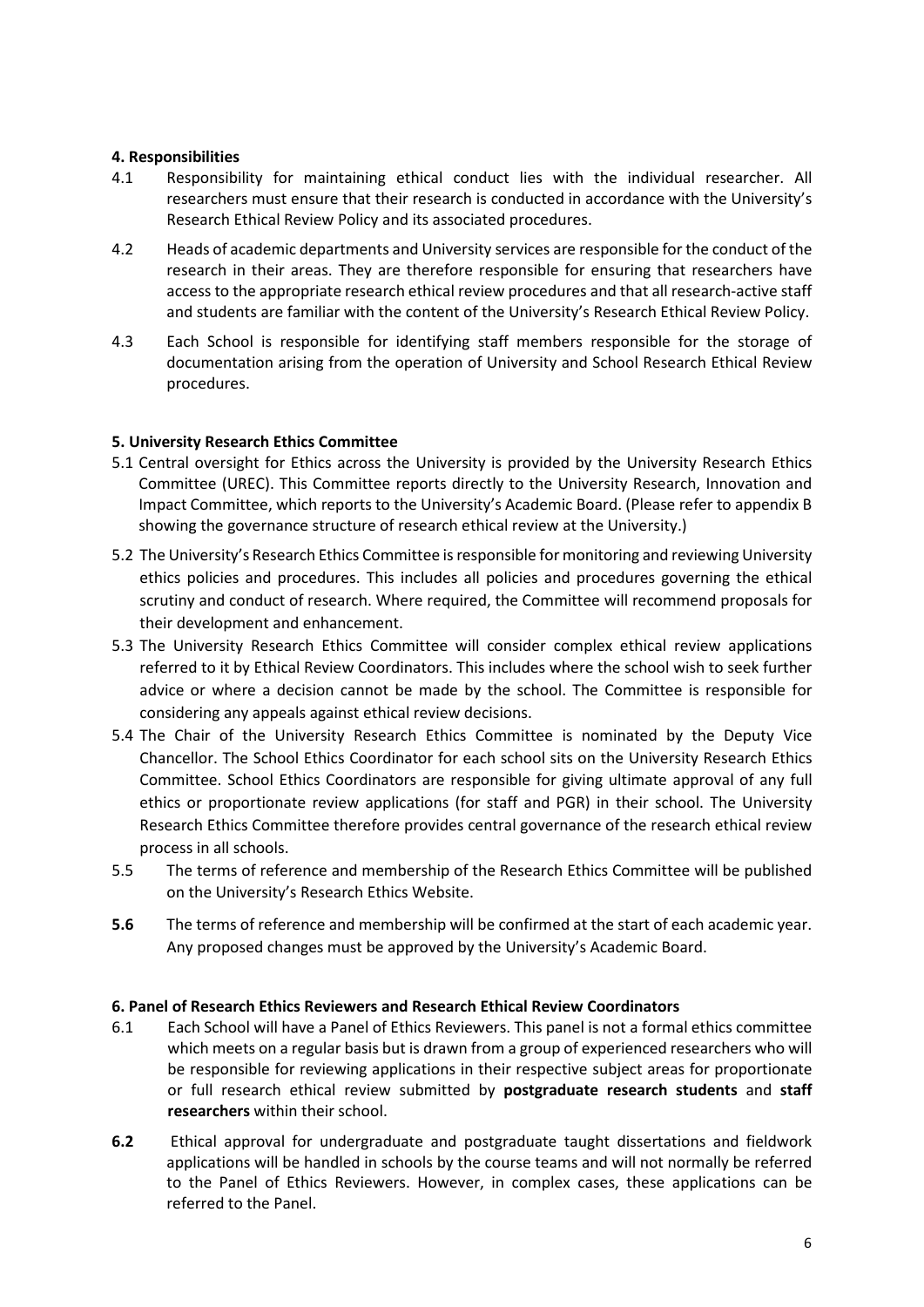- **6.3** Where an application for ethical approval is submitted for research being conducted by staff within a central university service, this should be submitted to the [ethics@staffs.ac.uk](mailto:ethics@staffs.ac.uk) email inbox. The Chair of the University Research Ethics Sub Committee will determine which School's Panel of Ethics Reviewers is the most appropriate to review and approve the application.
- 6.4 Schools will be responsible for ensuring that all Panel members maintain a comprehensive understanding of the University's Research Ethical Review Policy and associated procedures.
- 6.5 Consistency of Research Ethical Review will be ensured by regular training sessions provided by Research Innovation and Impact Services (RIIS) and delivered by experienced ethics reviewers, normally members of the University Research Ethics Committee. These sessions will be mandatory for members of the Panel of Ethics Reviewers. All academic staff are also required to complete the mandatory online ethics training.
- 6.6 Members of the Panel of Ethics Reviewers will be supported by an Ethics Handbook, produced by the University Research Ethics Committee and provided to all reviewers. This Handbook will contain discipline specific information, as well as generic advice on reviewing applications for ethical approval. Any member of the Panel of Ethics Reviewers should be encouraged to seek support from their School Research Ethical Review Coordinator if they are unsure of any aspect of the work they are reviewing.
- 6.7 Each School will appoint an Ethics Review Coordinator to facilitate and oversee the effective operation of research ethical review processes within the School. The Coordinator should be a member of academic staff with appropriate research experience and will become a member of the University Research Ethics Committee
- 6.8 School Ethics Review Coordinators will:
	- i. Ensure the efficient and equitable allocation of applications for research ethical review across the Panel of Ethics Reviewers.
	- ii. Inform the University Research Ethics Committee of high-risk projects identified and under review.
	- iii. Refer cases to the University Research Ethics Committee where a decision cannot be made based on the review process (for example when there is a substantial disagreement between the reviewers).
	- iv. Provide advice and guidance on any matters relating to the ethical scrutiny and conduct of research.
	- v. Disseminate good practice in matters related to the ethical scrutiny and conduct of research within the School.
	- vi. Work with Heads of Department to compile an annual research ethics report for submission to the University Research Ethics Committee. (see section 15).

## <span id="page-6-0"></span>**7. Lay Members**

- 7.1 Membership of the University's Research Ethics Committee will include one lay member. Appointments will be approved by the Chair of the University Research Ethics Committee.
- 7.2 Lay Members are normally appointed by the University for three years and can be renewed for one further three-year term.

Lay member appointments are unpaid. The University will reimburse reasonable expenses incurred during the performance of the role.

7.3 In order to ensure impartiality, they will normally not have had close involvement with the University during the last five years. For example, as a member of staff; a member of the Board of Governors; a student; or a near relative of a member of staff. They will not be personally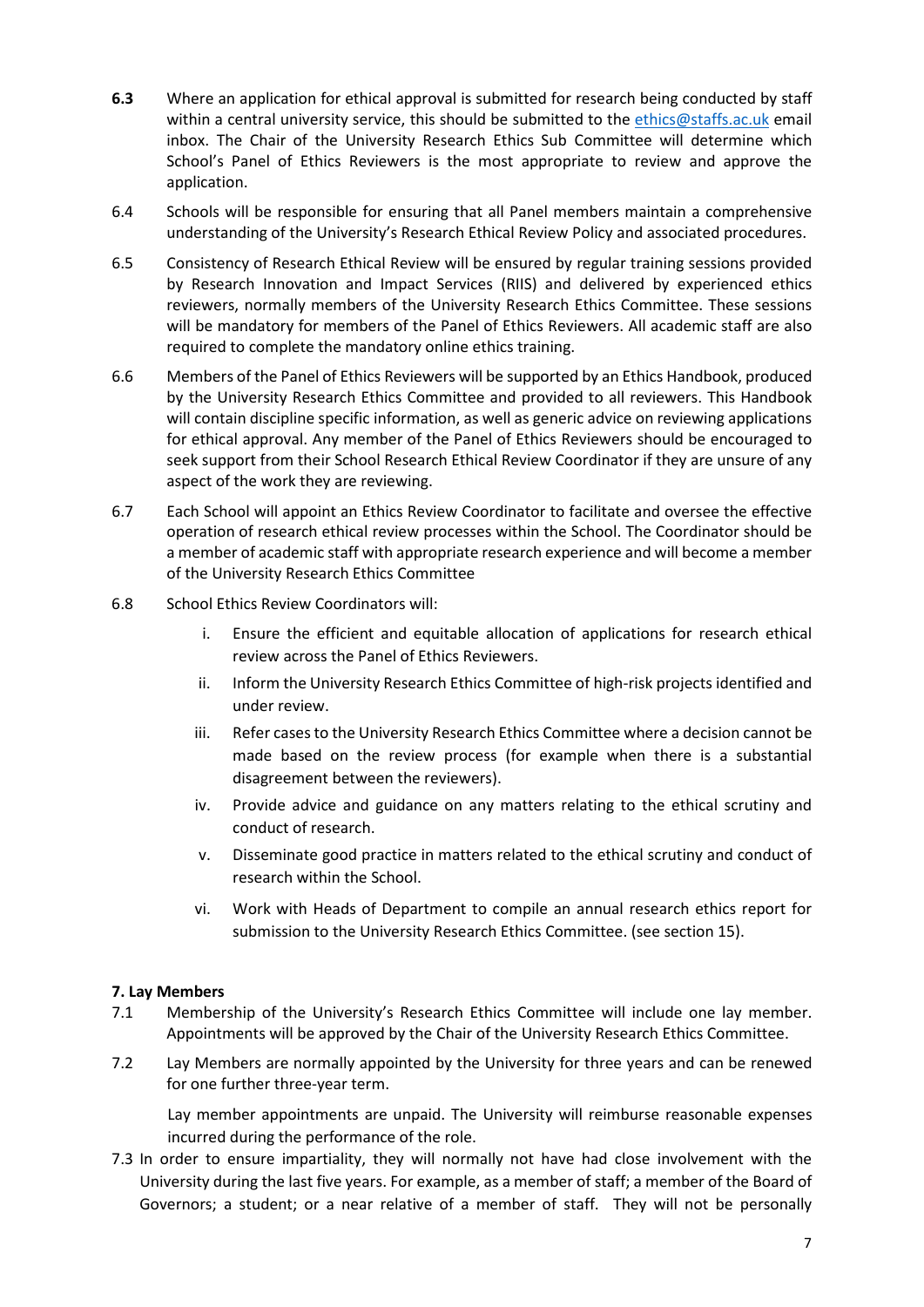associated with the sponsorship of students; involved in assessing; or involved closely with student placements.

## <span id="page-7-0"></span>**8. Non-Compliance with Ethics Review Procedures**

- 8.1 The University expects that all research carried out in its name complies with the requirements and expectations of this policy and associated procedures. Where a researcher is suspected to be in breach of this Policy, the University may take action in accordance with its staff or student disciplinary procedures.
- 8.2 **The individual researcher will NOT be covered by the University's insurance and indemnity procedures if ethical approval was not secured before the research activity started.** This means that should a participant in the research make a claim regarding the research, then the student or staff member would be personally liable.
- 8.3 The University will use the following mechanisms to verify that the correct ethical procedure had been followed for all research activity:
	- a. There will be mandatory ethics training for all academics. It will be the responsibility of Schools and Services to ensure all their staff have completed the ethics training. All members of the panel of ethical reviewers will also receive face to face training from a member of the University Research Ethics Committee.
	- b. There will be regular re-training and reminders about the need to complete ethics for all research, delivered at both University and School levels. Ethics and current research activity will be added as an agenda item to all regular meetings between RIIS and school SMTs.
	- c. There will be an annual audit of a proportion of publications in the University's repository (STORE) to ensure that the have appropriate ethical approval. This audit will be undertaken centrally by RIIS and reported to the University Research Ethics Committee. A summary of the report will, in turn, be presented to the Research & Innovation Committee. This annual audit will be supplemented by regular spot check audits of publications in STORE, to be undertaken by RIIS and reported to the University Research Ethics Committee.

This audit of publications will be in addition to comprehensive audit of School's ethical review procedures, as detailed in section 11, below.

#### <span id="page-7-1"></span>**9. Appeals**

- 9.1 A researcher may appeal against an ethics review decision on the following grounds:
	- i. There existed material circumstances relating to the application of which the reviewers were unaware.
	- ii. Procedural irregularities occurred during the review process, resulting in reasonable doubt that the reviewers would have reached the same conclusion regarding the application had the irregularities not taken place.
	- iii. There is demonstrable evidence of prejudice, bias, or inadequate review.
- 9.2 Where a researcher is dissatisfied with the outcome of the research ethics review decision reached by the School, he or she can submit an appeal to the University Research Ethics Committee.

If a researcher wishes to appeal, he or she should notify the secretary to the University Committee within ten days of receiving the School's decision

When requesting the review of the original decision, the researcher, must clearly articulate the reason for the request, and may include in the request additional information not originally made available.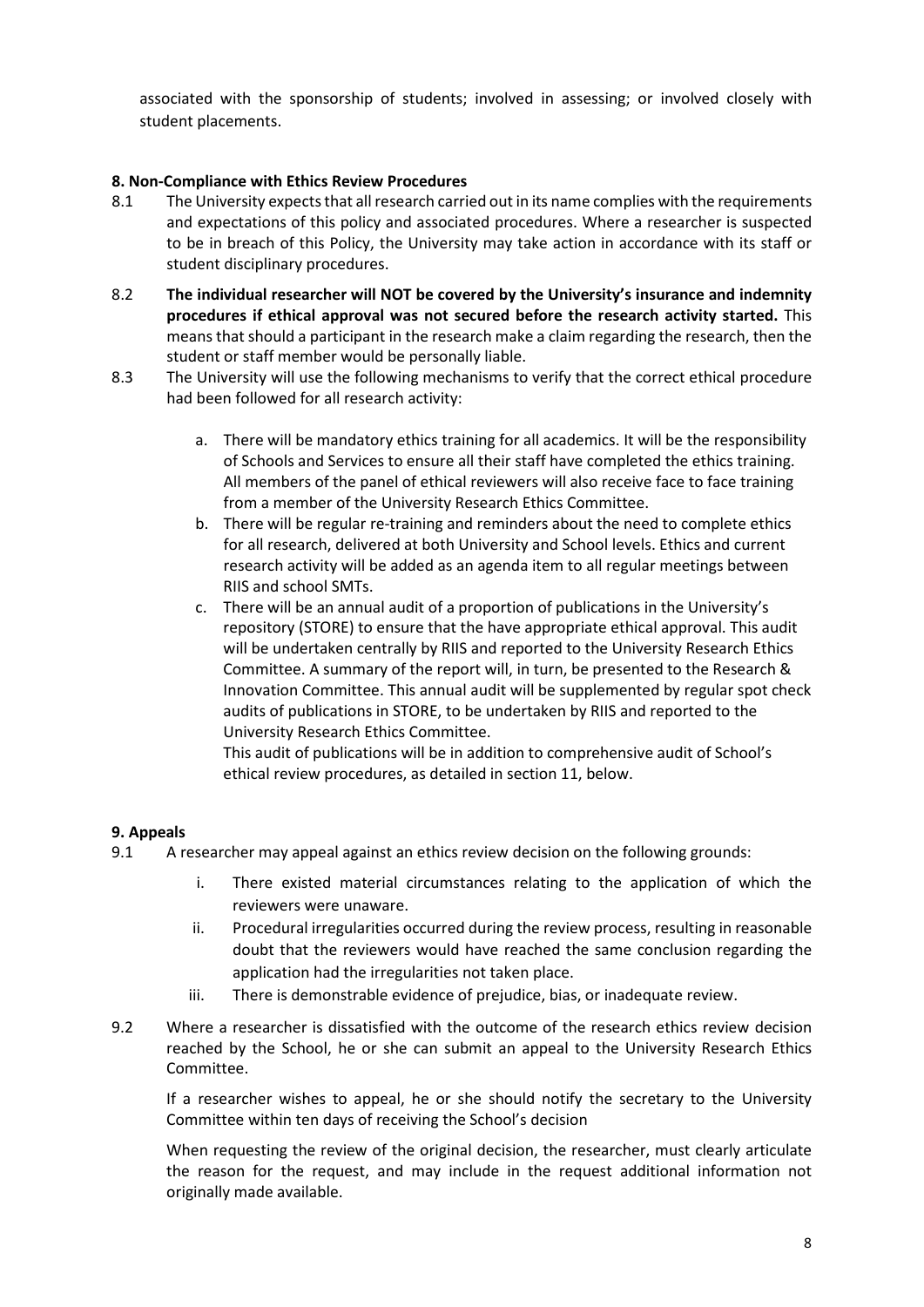- 9.3 An appeal should be submitted in writing and provide the following information:
	- i. The title of the research proposal
	- ii. The University School to which the research ethical review application was submitted.
	- iii. The reason for the appeal.
	- iv. Any documentary evidence to support the appeal.
- 9.4 Appeals will be considered by a panel drawn from members of the University Research Ethics Committee. All panel members will be independent, having no previous involvement in the research ethical review process leading up to the appeal.
- 9.5 The researcher and the School's Research Ethical Review Coordinator will be informed in writing of the Committee's decision.

# <span id="page-8-0"></span>**10. Annual School Reports**

- 10.1 School Ethics Review Coordinators will work with Heads of Department to provide an annual report to the University Research Ethics Committee in respect of ethical issues in non-clinical research (i.e. research not reviewed by an NHS ethics committee). Heads of Department will be responsible for making data relating to ethics review processes within their department available to the Coordinator.
- 10.2 Reports to the University Research Ethics Committee will include the following:
	- The current membership of the School's Panel of Ethics Reviewers.
	- Details of any suggested changes to the approved School procedures.
	- The number of applications considered by Proportionate and Full Research Ethical Review; the decisions taken (approved, referred); and any particular difficulties encountered, or action taken.
	- Any issues for consideration by the University Research Ethics Committee.
- 10.3 The University Research Ethics Committee will consider the annual reports, offer advice and recommendations as appropriate, and report to the University Research, Innovation and Impact Committee on any major policy issues or outstanding difficulties.

## <span id="page-8-1"></span>**11. Audit of Ethics Review Procedures**

- 11.1 Audits of Ethical Review procedures in the Schools will be undertaken annually. Research Innovation and Impact Services will develop an annual Ethics Review Audit schedule, which will be approved by the University Research Ethics Committee. At least two Schools will be audited per academic year and the schedule will ensure that all University Schools receive an Ethics Review Audit over a three-year period. The proposed schedule will be considered at the first meeting of the University Research Ethics Committee in each academic year
- 11.2 The Audit will review and identify any issues with the quality and appropriateness of ethical review undertaken in the school and identify issues of non-compliance or deviation with the ethical review policy.
- 11.3 Audits will be conducted by a member of the University Research Ethics Committee, independent from the School being audited. Audits will be undertaken using the audit checklist developed and approved by the University Research Ethics Committee. The approved checklist will be circulated to the relevant University School one month prior to the conduct of the audit.
- 11.4 A report detailing the findings of the audit will be submitted for consideration by the University Research Ethics Committee. In addition to this report, any issues of insufficient ethical review or non-compliance with the ethical review policy will be reported at the earliest available opportunity by the auditor to the Chair of the Ethics Committee. If, in the opinion of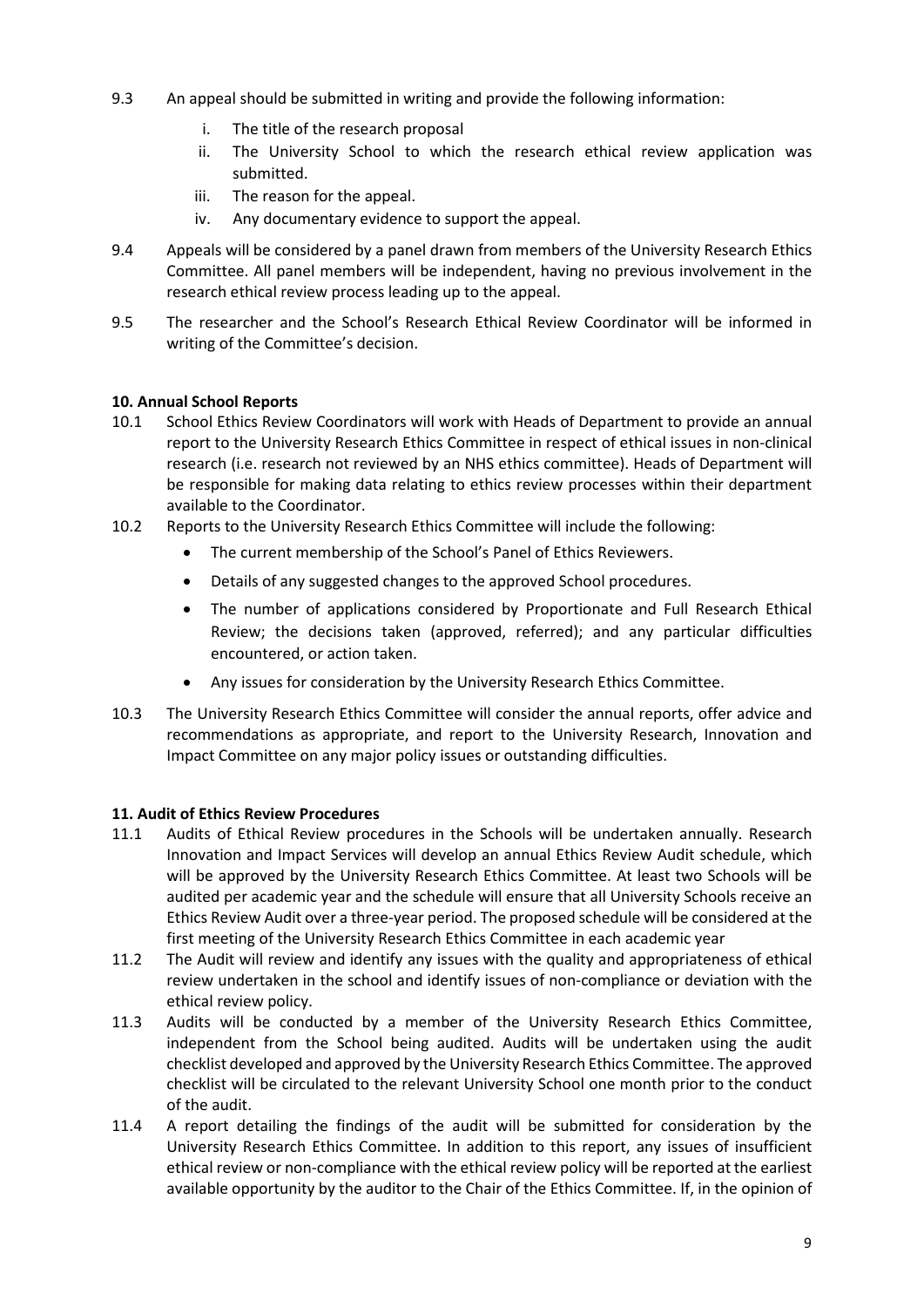the Chair, any issues raised represent a serious breach of the ethical review policy, these must be reported immediately to the Deputy Vice Chancellor.

- 11.5 The School Ethics Review Coordinator of the audited school will produce a formal response and action plan detailing the corrective and preventative action that will be taken by the School to address any issues or non-conformance identified by the audit. This action plan will be reviewed by the School Academic Committee and a formal response will be submitted by the Dean to the Chair of the University Research Ethics Committee within 20 working days of receiving the audit report.
- 11.6 The School audit response and action plan will be submitted to, and considered by, the University Research Ethics Committee.
- 11.7 The University Research Ethics Committee will be responsible for monitoring the completion of the School Action plan and for disseminating any recommendations or good practice identified by the audit to other areas of the University. The Committee may instigate follow up audits of the School to ensure compliance with the ethical review policy and procedures.

## <span id="page-9-0"></span>**12. Collaborative Provision**

- 12.1 Where the research undertaken is part of a collaborative partnership, arrangements for the research ethical review of proposals will be considered during the initial development and approval of collaborative provision. The proposals put forward for approval will clarify whether research proposals will be considered in accordance with University's or partner's research ethical review policy and procedures.
- 12.2 Where research proposals will be considered in accordance with the partner's research ethical review policy and/or procedures, a copy of the policy, procedure and associated documentation must be made available to the University Research Ethics Committee.
- <span id="page-9-1"></span>12.3 The operation of research ethical review policies and procedures (University or partner) may be audited by Staffordshire University in accordance with section 11 of this policy.

#### **13. References**

- 13.1 REF (2019) Guidance on Submissions [\(https://www.ref.ac.uk/publications/guidance-on](https://www.ref.ac.uk/publications/guidance-on-submissions-201901/)[submissions-201901/\)](https://www.ref.ac.uk/publications/guidance-on-submissions-201901/)
- 13.2 The Association of Research Ethics (2013) A Framework of Policies and Procedures for University Research Ethics Committee.
- 13.3 ESRC (2016) ESRC Framework for Research Ethics [\(https://www.gla.ac.uk/media/media\\_326706\\_en.pdf\)](https://www.gla.ac.uk/media/media_326706_en.pdf)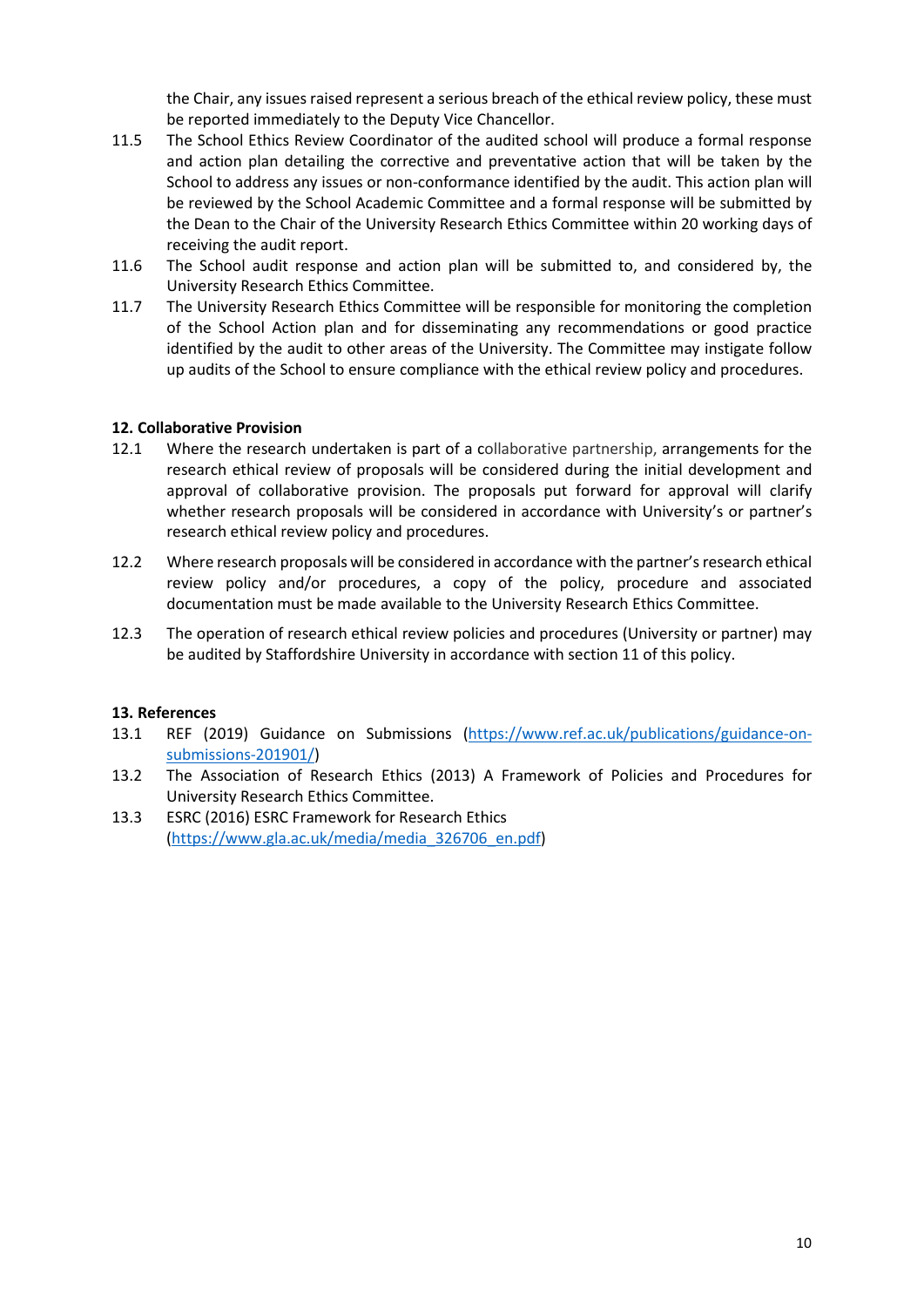<span id="page-10-0"></span>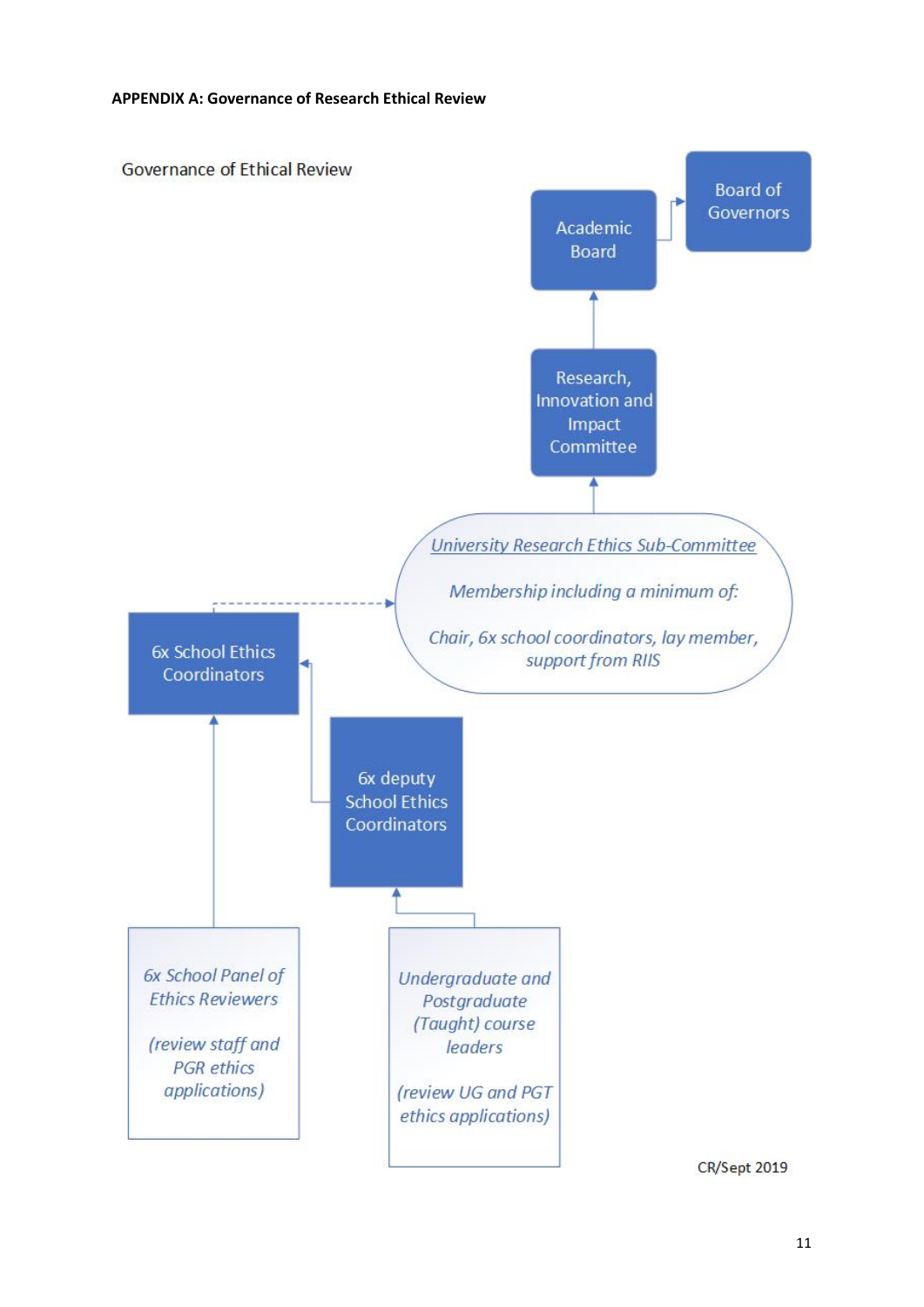## <span id="page-11-0"></span>**APPENDIX B: Processes for Ethical Approval**

The below section summarises the processes for the differing levels of ethical approval (disclaimer, proportionate review and full ethics).

## <span id="page-11-1"></span>**Research Ethical Review Level 1: Ethics Disclaimer**

- 14.1 Where the proposed research raises **no ethical risk** the researcher should complete a Staffordshire University Research Ethics Disclaimer (available on th[e Research Ethics Website\)](https://www.staffs.ac.uk/research/opportunities-for-academics/research-governance/research-ethics).
- 14.2 An Ethics Disclaimer form may be used when the research will **NOT**:
	- Involve human or animal participants; and/or
	- Present a risk to non-participants (human or animal); and/or
	- Raise ethical issues due to the potential social or environmental implications of the study; and/or
	- Re-use previously collected personal data which is sensitive in nature, or enables the identification of individuals (human or animal)

An Ethics Disclaimer form is not required where an assessment task allocated to a student falls outside the definition of research as outlined in section 1.4.

- 14.3 For **undergraduate and postgraduate taught students**, the ethics disclaimer form should be signed by the student and their supervisor/ module tutor and should be submitted to the **relevant module leadersto note. These disclaimers will be stored electronically in the school by the course teams. Students should be notified of receipt of their ethics disclaimer by the module leader and informed that, should their project deviate from the information provided, they must seek ethical approval through either a proportionate of full research ethical review.**
- 14.4 For **postgraduate research** the ethics disclaimer form should be signed by the researcher and their supervisor. The disclaimer form should be submitted to the central research ethics administrators in RIIS (via the [ethics@staffs.ac.uk](mailto:ethics@staffs.ac.uk) email inbox). The researcher will receive confirmation of the receipt of their disclaimer from RIIS and will be informed that, **should their project deviate from the information provided, they must seek ethical approval through either a proportionate of full research ethical review. RIIS will store the disclaimer form electronically.**
- 14.5 For **staff research** the ethics disclaimer form should be signed by the researcher countersigned by the head of department or a senior researcher unconnected to the project. The disclaimer form should be submitted to the central research ethics administrators in RIIS (via the [ethics@staffs.ac.uk](mailto:ethics@staffs.ac.uk) email inbox). The researcher will receive confirmation of the receipt of their disclaimer from RIIS and will be informed that, **should their project deviate from the information provided, they must seek ethical approval through either a proportionate of full research ethical review. RIIS will store the disclaimer form electronically**

<span id="page-11-2"></span>Research Ethical Review Level 2: Proportionate Review

- 15.1 The Proportionate Review process may be used where the proposed research raises only **minimal research ethical risk**. This research must: focus on minimally sensitive topics; entail minimal intrusion or disruption to others; and involve participants who would not be considered vulnerable in the context of the research. This may include (ESRC, 2012, p. 8)
	- Research that involves the use of an anonymous, self-completion questionnaire, or the completion of a standard survey that has no ethical implications and addresses an uncontentious topic (e.g. a transport survey).
	- The use of unlinked or aggregated human data, which when collected, was subject to relevant review and approval.
	- Research that replicates a previous study previously approved in accordance with the University's Research Ethical review policy.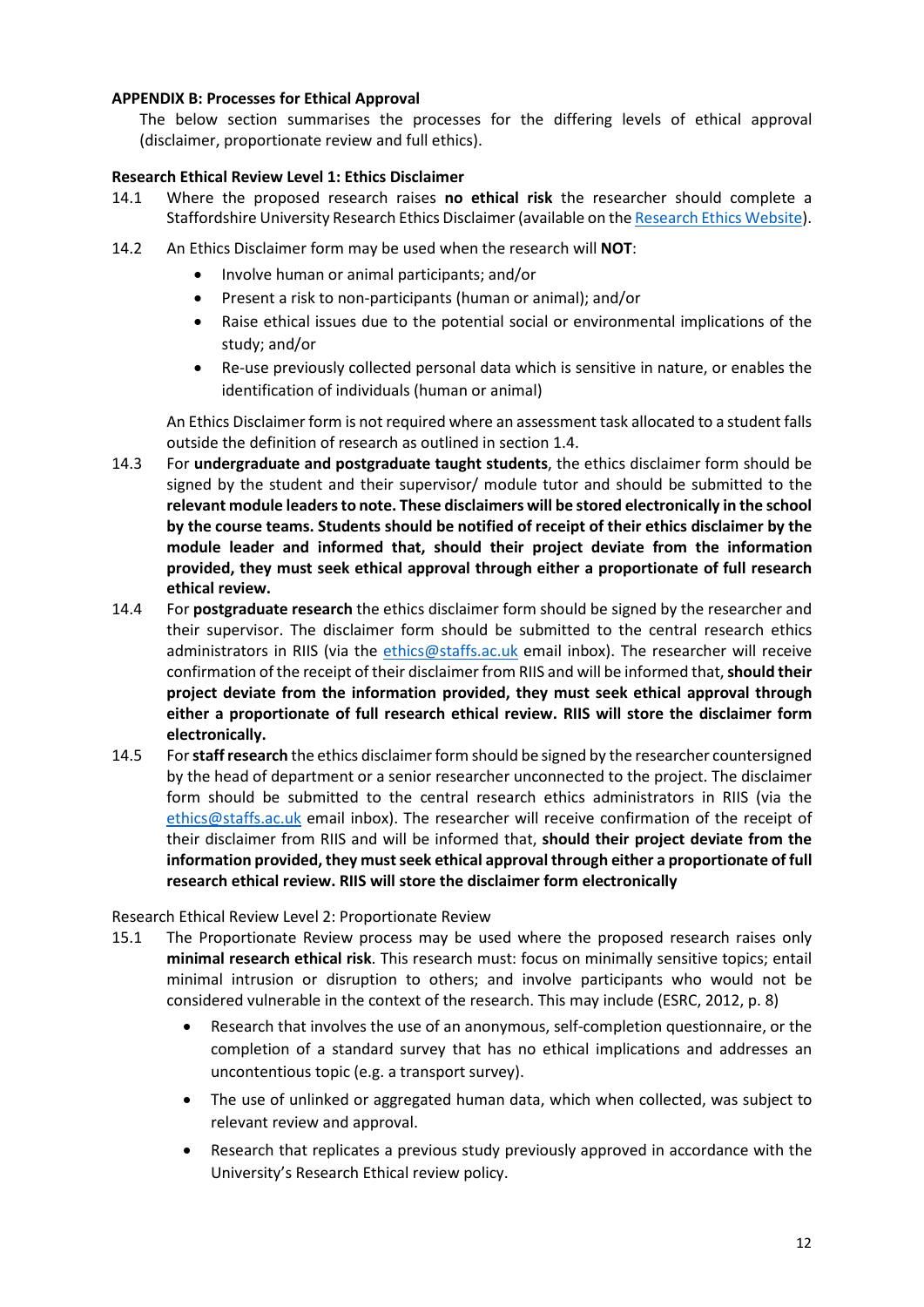- 15.2 **Undergraduate and taught postgraduate research:** The completed form should be signed by the student and their supervisor. It should be submitted to the **relevant module leader who will arrange for it to be reviewed and approved by** one other member of academic staff with no direct connection with the student or his/her research. The course team may choose to convene an 'ad-hoc' ethics approval panel for the purposes of considering ethical applications submitted by a cohort of students (such as in preparation for a dissertation or final year project). The course team should aim to review the application within 21 working days of receipt, or within 21 working days of the publicised deadline for the submission of research ethical review forms. The student should be notified of the ethics approval by the module leader and permitted to commence the research. The student should be informed that **should their project deviates from the information provided, they must seek further ethics approval or approval of an amendment to the original research project. The form will be stored electronically in the school by the course teams.**
- 15.3 **Postgraduate research:** The completed form should be signed by the student and their supervisor. It should be submitted to the [ethics@staffs.ac.uk](mailto:ethics@staffs.ac.uk) email inbox where the central ethics administration team will arrange for it to be reviewed by one member of the School's Panel of Ethics Reviewers with no direct connection with the student or his/her research. RIIS will aim to provide the reviewers feedback to the student on their application within 21 working days of receipt of the application. The form should be signed off by the School Coordinator or deputy coordinator. The student should be notified of the ethics approval by RIIS and permitted to commence the research. The student should be informed that **should their project deviate from the information provided, they must seek further ethics approval or request approval of an amendment to the original project. RIIS will store the proportionate review form electronically.**
- 15.4 **Staff research:** The researcher must sign the completed form and arrange for it to be countersigned by the head of department or a senior researcher unconnected to the project. The form should then be submitted to the [ethics@staffs.ac.uk](mailto:ethics@staffs.ac.uk) email inbox where the central ethics administration team will arrange for it to be reviewed by one member of the School's Panel of Ethics Reviewers. The reviewer should be located within another research group or Department and have no connection with the research being undertaken. RIIS will aim to provide the reviewers feedback to the staff on their application within 21 working days of receipt of the application.

The form should be signed off by the School Coordinator or deputy coordinator. The member of staff should be notified of the ethics approval by RIIS and permitted to commence the research. They should be informed that **should their project deviate from the information provided, they must seek further ethics approval or request approval of an amendment to the original project. RIIS will store the proportionate review form electronically.**

15.5 Where significant ethical implications are identified through the completion of the proportionate review process, the researcher must complete the full ethics review process.

<span id="page-12-0"></span>Research Ethical Review Level 3: Full Research Ethical Review

- 16.1 Full research ethical review will be used for research involving **above minimal risk** and therefore necessitating a more thorough research ethical review prior to approval. This will include (ESRC, 2012, p. 8):
	- Research involving vulnerable groups. This includes: children and young people, those with a learning disability or cognitive impairment, or individuals in a dependent or unequal relationship.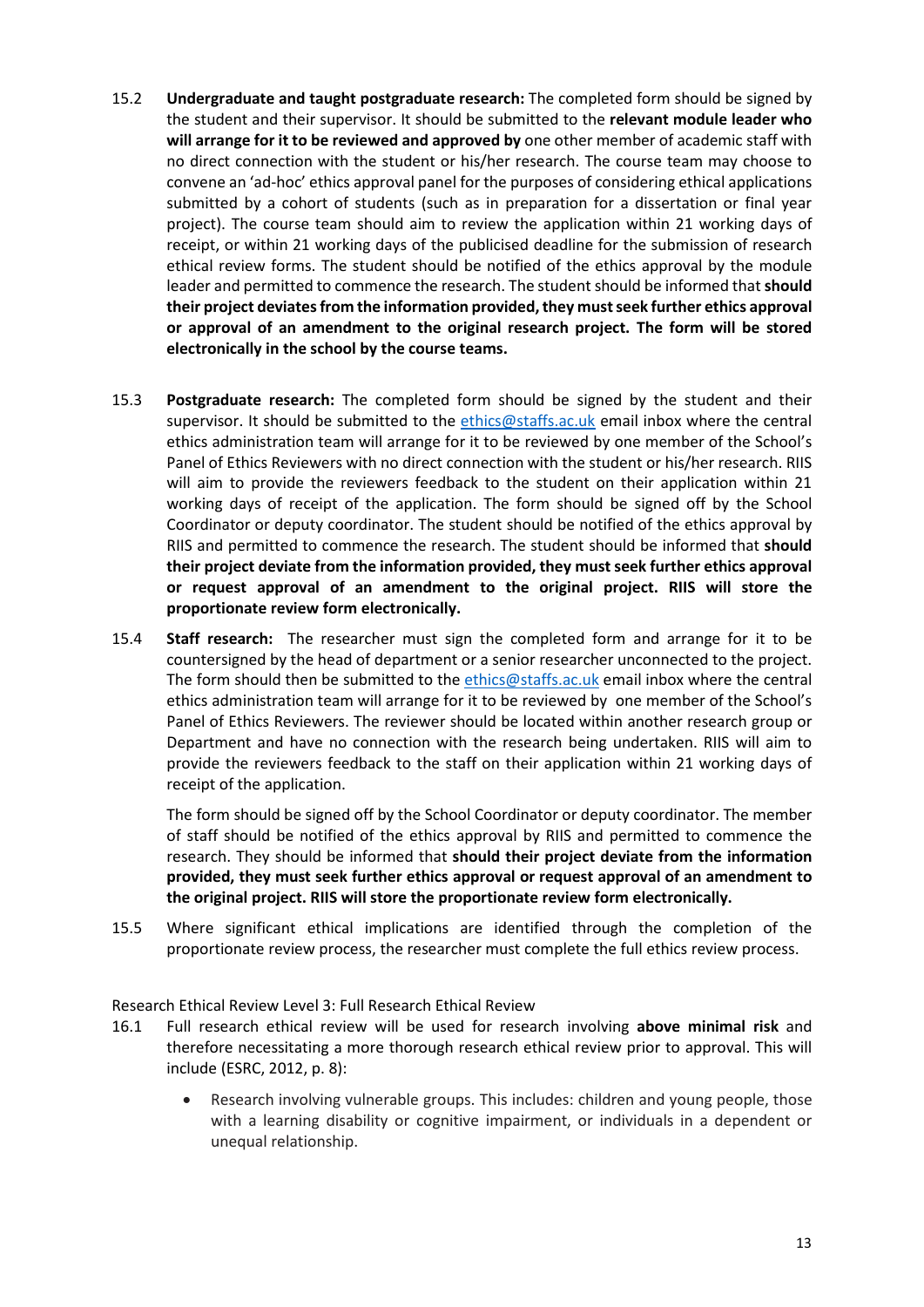- Research involving sensitive topics. This includes: participants' sexual behaviour, their illegal or political behaviour, their experience of violence, their abuse or exploitation, their mental health, or their gender or ethnic status.
- Research involving groups where permission of a gatekeeper is normally required for initial access to members, for example, ethnic or cultural groups, native peoples or indigenous communities.
- Research involving deception or which is conducted without participants' full and informed consent at the time the study is carried out.
- Research involving access to records of personal or confidential information, including genetic or other biological information, concerning identifiable individuals.
- Research which would induce psychological stress, anxiety or humiliation or cause more than minimal pain.
- Research involving intrusive interventions. This includes: the administration of drugs or other substances, vigorous physical exercise, or techniques such as hypnotherapy which may cause participants to reveal information which could cause concern, in the course of their everyday life.
- 16.2 **Undergraduate and taught postgraduate research:** The completed form should be signed by the student and their supervisor. It should be submitted to the **relevant module leader who will arrange for it to be reviewed and approved by** two other members of academic staff with no direct connection with the student or his/her research. The course team may choose to convene an 'ad-hoc' ethics approval panel for the purposes of considering ethics applications submitted by a cohort of students (such as in preparation for a dissertation or final year project). The course team should aim to review the application within 21 working days of receipt (or within 21 working days of the publicised deadline for the submission of ethics review forms.) The student should be notified of the ethics approval by the module leader and permitted to commence the research. The student should be informed that **should their project deviates from the information provided, they must seek further ethics approval or approval of an amendment to the original research project. The form will be stored electronically in the school by the course teams.**
- **16.3 Postgraduate research:** The completed form should be signed by the student and their supervisor. It should be submitted to the [ethics@staffs.ac.uk](mailto:ethics@staffs.ac.uk) email inbox where the central ethics administration team will arrange for it to be reviewed by two member of the School's Panel of Ethics Reviewers with no direct connection with the student or his/her research. RIIS will aim to provide the reviewers feedback to the student on their application within 21 working days of receipt of the application. The form should be signed off by the School Coordinator or deputy coordinator. The student should be notified of the ethics approval by RIIS and permitted to commence the research. The student should be informed that **should their project deviate from the information provided, they must seek further ethics approval or request approval of an amendment to the original project. RIIS will store the proportionate review form electronically.**
- 16.4 **Staff research:** The researcher must sign the completed form and arrange for it to be countersigned by the head of department or a senior researcher unconnected to the project. The form should then be submitted to the [ethics@staffs.ac.uk](mailto:ethics@staffs.ac.uk) email inbox where the central ethics administration team will arrange for it to be reviewed by two members of the School's Panel of Ethics Reviewers. The reviewers should be located within another research group or Department and have no connection with the research being undertaken. RIIS will aim to provide the reviewers feedback to the staff on their application within 21 working days of receipt of the application.

The form should be signed off by the School Coordinator or deputy coordinator. The member of staff should be notified of the ethics approval by RIIS and permitted to commence the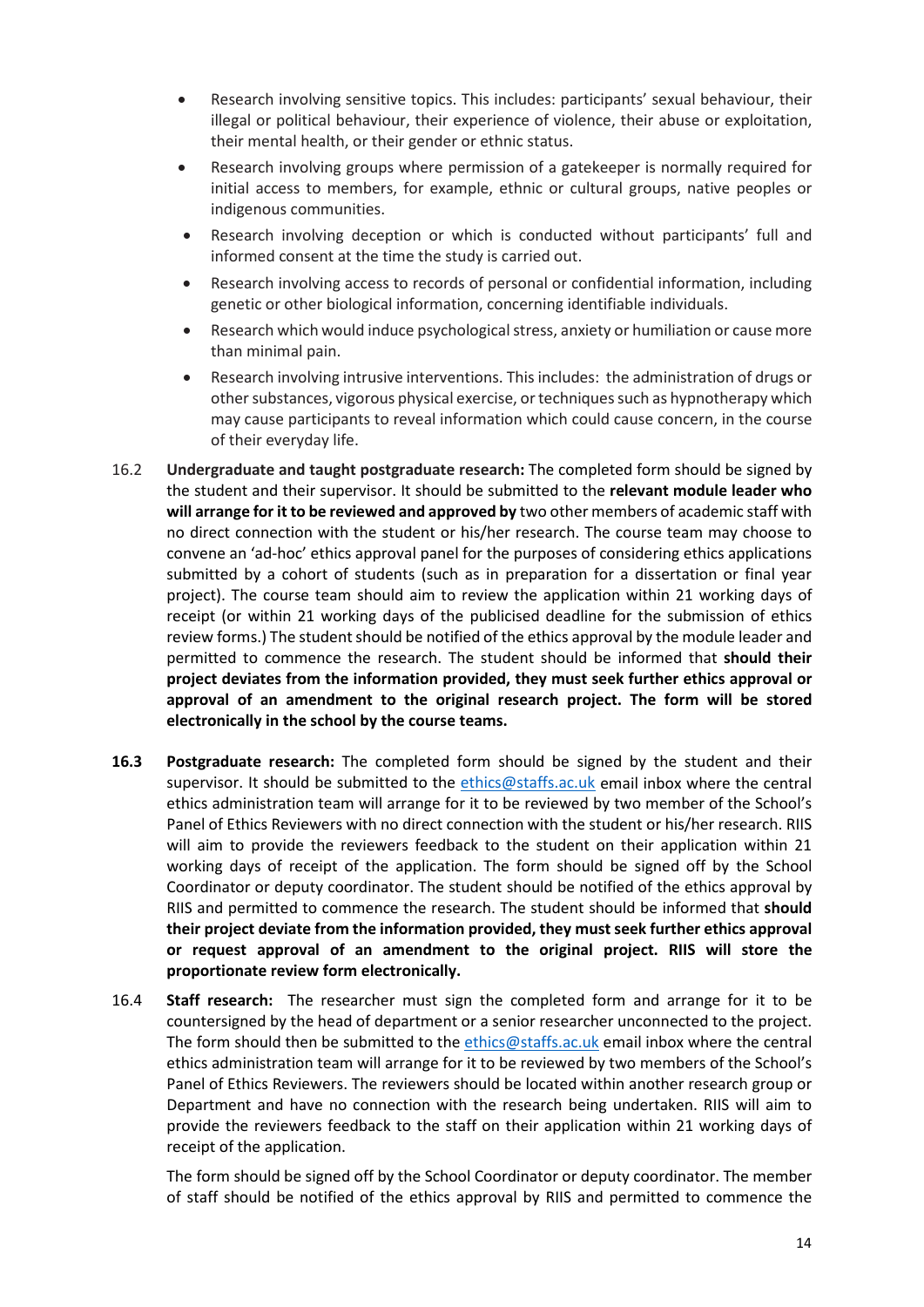research. They should be informed that **should their project deviate from the information provided, they must seek further ethics approval or request approval of an amendment to the original project. RIIS will store the proportionate review form electronically.**

- 16.5 For staff and postgraduate researchers, an application for full research ethical review must be considered by at least two members of the School's Panel of Ethics Reviewers. Where the two reviewers are unable to reach an agreed judgment, the application should be referred to the School's Ethics Review Coordinator. Where the three parties are unable to reach a consensus, the application should be referred to the University Research Ethics Committee.
- 16.6 Undergraduate and postgraduate taught applications that cannot be resolved within the school by the course team should be referred to the School Coordinator who may request review by the Panel of Ethics Reviewers and, if necessary, to the University Research Ethics Committee as appropriate.
- 16.7 Applications should be submitted for approval as early as possible. All projects must be signed off from an ethics perspective before that part of the work for which approval is being sought begins.

#### <span id="page-14-0"></span>**NHS Research - Independent Peer Review (IPR)**

- 17.1 All research projects which require NHS Research Ethics Committee approval must provide evidence of Independent Peer Review of their Scientific Merit.
- 17.2 Relevant projects will be considered by the Independent Peer Review Panel on behalf of the University Research Ethics Committee.
- 17.3 Peer review should be appropriate to the nature of the research being undertaken and the source of funding/review. Researchers should review the current advice and guidance published by the Health Research Authority [\(http://www.hra.nhs.uk/\)](http://www.hra.nhs.uk/) and seek advice regarding their proposal from the relevant Research & Development Department within their Trust.
- 17.4 Projects will normally be reviewed by senior researchers at Staffordshire University who have no prior connection with the project. Where senior researchers with the requisite specialist knowledge are unavailable within the University, the project will be subject to external review.
- 17.5 Where a project is approved subject to amendments the applicant and supervisor[s] will receive a letter from the Chair of the IPR Panel to this effect indicating the points that require clarification. A revised IPR form responding to the points raised should be re-submitted to the IPR Panel for approval.
- 17.6 Where a project is not approved the applicant and supervisor[s]/mentors will receive a letter from the Chair of the IPR Panel detailing the issues to be addressed. The project must be substantially revised and the IPR form should be re-submitted to the Panel for consideration.
- 17.7 The IPR Panel may choose to defer a decision about a project and refer it to the University Research Ethics Committee for consideration outlining the issues that they can't decide on.
- 17.8 On securing Independent Peer Review Panel approval, the IPR form will be submitted to the Chair of the University Research Ethics Committee (or their nominee) for authorisation of the project and for insurance and indemnity. The Chair will act as the sponsor of the project on behalf of the University.
- 17.9 When the project has received final authorisation, the researcher(s) will be notified in writing that the project has been approved, normally within three weeks of the final approval by the Chair of the IPR Panel.
- 17.10 No external project submission should take place until authorisation has been received.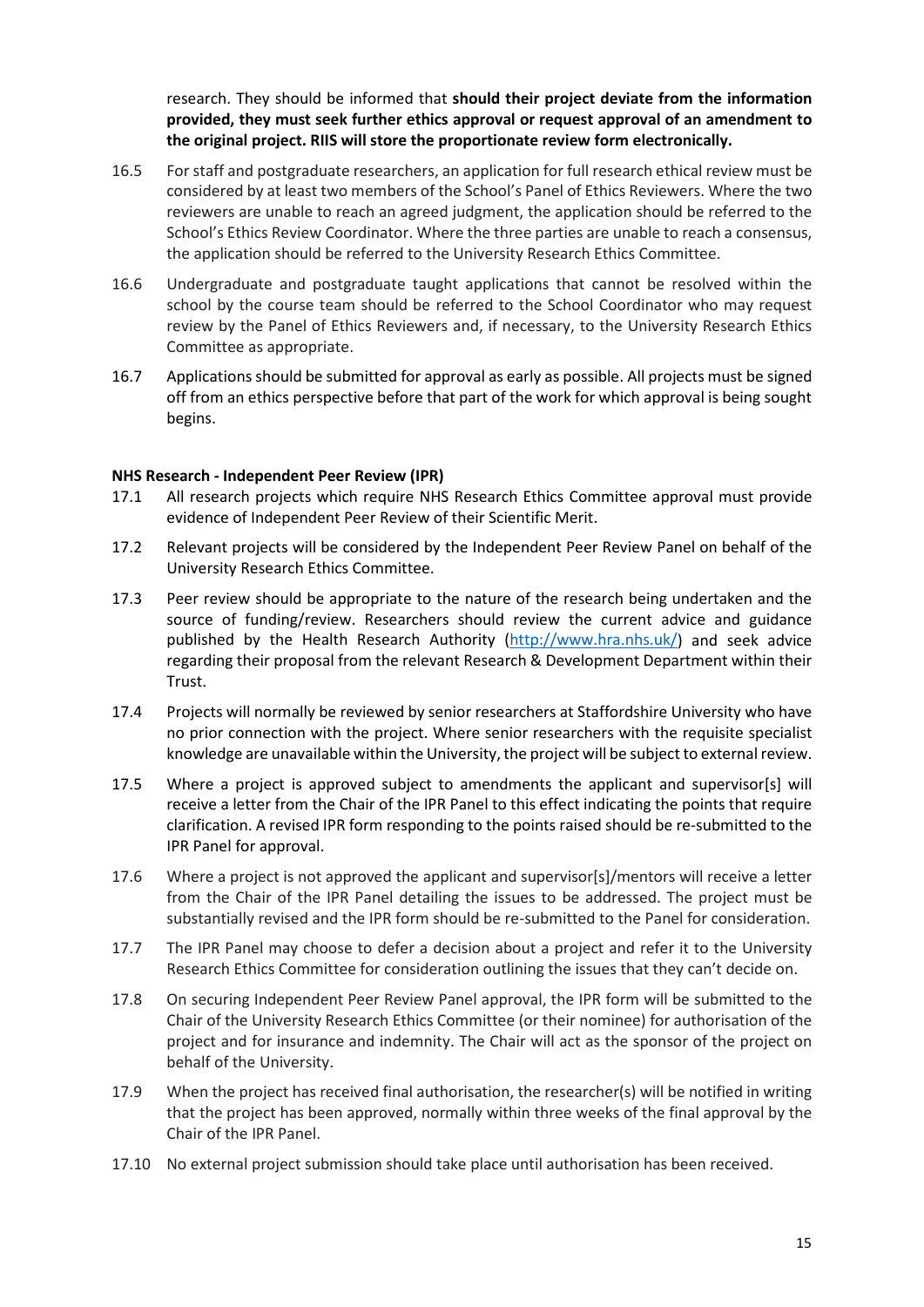- 17.11 On receipt of final authorisation, the researcher will submit the research ethics application to the NHS Research Ethics Committee, in accordance with NHS procedures.
- 17.12 The researcher is responsible for informing his/her School Research Ethics Coordinator of the outcome of the NHS Research Ethics application.